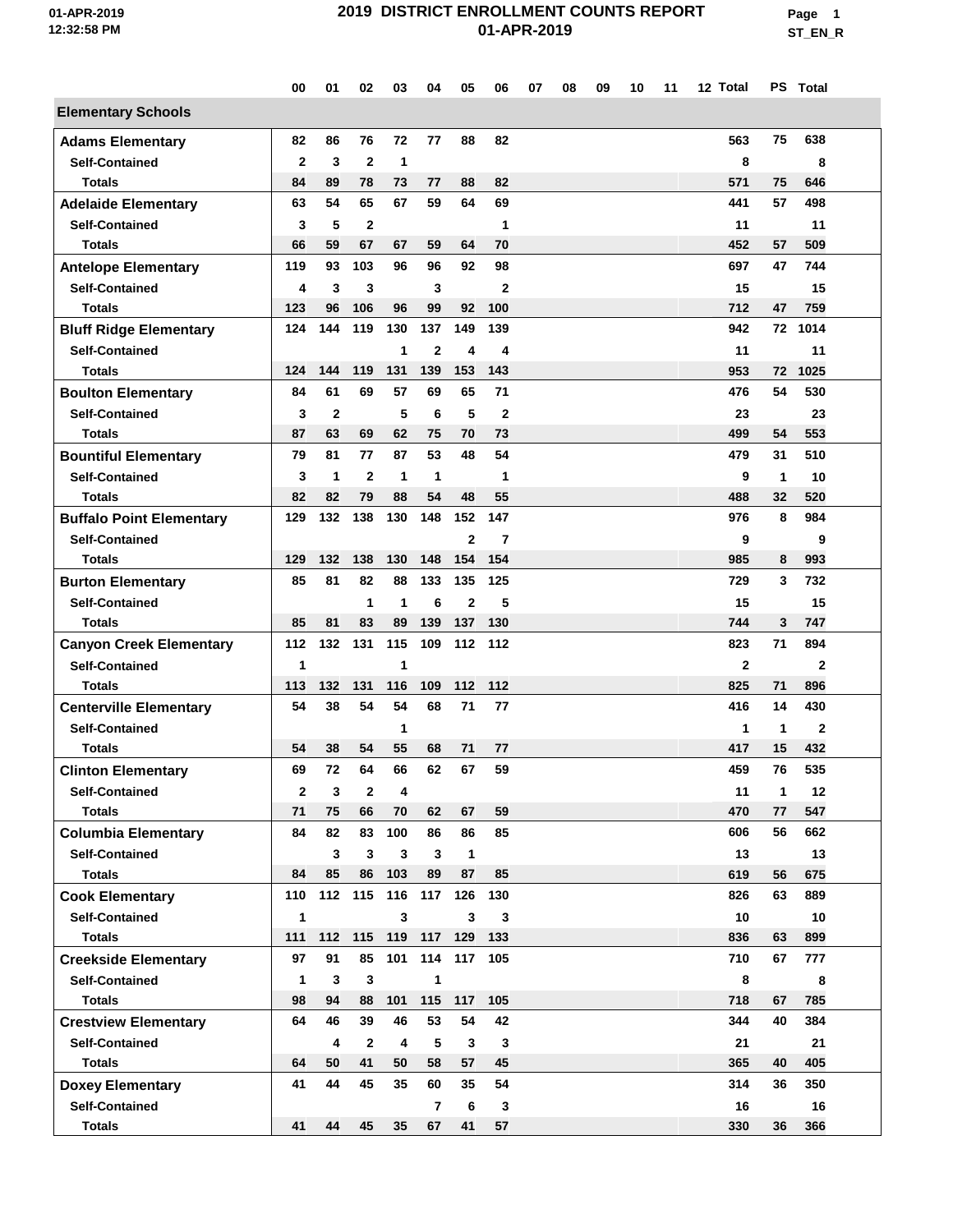**Page 2 ST\_EN\_R**

|                                                       | 00           | 01           | 02                      | 03                     | 04           | 05           | 06             | 07 | 08 | 09 | 10 | 11 | 12 Total       |              | PS Total                |  |
|-------------------------------------------------------|--------------|--------------|-------------------------|------------------------|--------------|--------------|----------------|----|----|----|----|----|----------------|--------------|-------------------------|--|
| <b>Elementary Schools</b>                             |              |              |                         |                        |              |              |                |    |    |    |    |    |                |              |                         |  |
| <b>Eagle Bay Elementary</b>                           | 67           | 75           | 69                      | 65                     | 80           | 84           | 85             |    |    |    |    |    | 525            | 48           | 573                     |  |
| <b>Self-Contained</b>                                 | 1            | 6            | 5                       | $\mathbf{2}$           |              |              | 1              |    |    |    |    |    | 15             |              | 15                      |  |
| <b>Totals</b>                                         | 68           | 81           | 74                      | 67                     | 80           | 84           | 86             |    |    |    |    |    | 540            | 48           | 588                     |  |
| <b>East Layton Elementary</b>                         | 92           | 96           | 85                      | 91                     | 75           | 97           | 85             |    |    |    |    |    | 621            | 55           | 676                     |  |
| <b>Self-Contained</b>                                 | 1            |              | $\mathbf{1}$            | $\mathbf 1$            | 3            | $\mathbf{2}$ | $\overline{7}$ |    |    |    |    |    | 15             |              | 15                      |  |
| Totals                                                | 93           | 96           | 86                      | 92                     | 78           | 99           | 92             |    |    |    |    |    | 636            | 55           | 691                     |  |
| <b>Ellison Park Elementary</b>                        | 135          | 122          | 135                     | 142                    | 133          | 144          | 134            |    |    |    |    |    | 945            | 78           | 1023                    |  |
| <b>Self-Contained</b>                                 |              |              |                         |                        | 1            |              | 1              |    |    |    |    |    | $\overline{2}$ |              | $\mathbf{2}$            |  |
| <b>Totals</b>                                         | 135          | 122          | 135                     | 142                    | 134          | 144          | 135            |    |    |    |    |    | 947            | 78           | 1025                    |  |
| <b>Endeavour Elementary</b>                           | 109          | 122          | 121                     | 138                    | 155          | 116          | 140            |    |    |    |    |    | 901            | 5            | 906                     |  |
| <b>Self-Contained</b>                                 |              | $\mathbf{2}$ |                         | 1                      |              |              |                |    |    |    |    |    | 3              |              | 3                       |  |
| <b>Totals</b>                                         | 109          | 124          | 121                     | 139                    | 155          | 116          | 140            |    |    |    |    |    | 904            | 5            | 909                     |  |
| <b>Farmington Elementary</b>                          | 60           | 61           | 75                      | 57                     | 83           | 85           | 77             |    |    |    |    |    | 498            | 6            | 504                     |  |
| <b>Self-Contained</b>                                 |              | 1            |                         | $\mathbf{1}$           | $\mathbf{1}$ | $\mathbf{2}$ | 3              |    |    |    |    |    | 8              |              | 8                       |  |
| <b>Totals</b>                                         | 60           | 62           | 75                      | 58                     | 84           | 87           | 80             |    |    |    |    |    | 506            | 6            | 512                     |  |
| <b>Foxboro Elementary</b>                             | 126          | 130          | 106                     | 127                    | 122          | 101          | 112            |    |    |    |    |    | 824            | 8            | 832                     |  |
| <b>Self-Contained</b>                                 |              | 3            | $\overline{\mathbf{4}}$ | 4                      |              |              | 1              |    |    |    |    |    | 12             |              | 12                      |  |
| Totals                                                | 126          | 133          | 110                     | 131                    | 122          | 101          | 113            |    |    |    |    |    | 836            | 8            | 844                     |  |
| <b>Fremont Elementary</b>                             | 40           | 48           | 38                      | 36                     | 41           | 48           | 34             |    |    |    |    |    | 285            | $\mathbf{1}$ | 286                     |  |
| <b>Self-Contained</b>                                 | $\mathbf{2}$ | 6            | $\mathbf{1}$            | 3                      | 4            | 4            | 1              |    |    |    |    |    | 21             |              | 21                      |  |
| <b>Totals</b>                                         | 42           | 54           | 39                      | 39                     | 45           | 52           | 35             |    |    |    |    |    | 306            | 1            | 307                     |  |
| <b>Heritage Elementary</b>                            | 109          | 123          | 148                     | 116                    | 123          | 135          | 131            |    |    |    |    |    | 885            | 4            | 889                     |  |
| <b>Self-Contained</b>                                 | 3            | 1            | 1                       | 3                      |              |              |                |    |    |    |    |    | 8              |              | 8                       |  |
| Totals                                                | 112          | 124          | 149                     | 119                    | 123          | 135          | 131            |    |    |    |    |    | 893            | 4            | 897                     |  |
|                                                       | 80           | 67           | 74                      | 67                     | 53           | 59           | 57             |    |    |    |    |    | 457            | 22           | 479                     |  |
| <b>Hill Field Elementary</b><br><b>Self-Contained</b> |              |              | 5                       |                        |              |              |                |    |    |    |    |    |                |              |                         |  |
| <b>Totals</b>                                         | 3<br>83      | 3<br>70      | 79                      | 67                     | 53           | 59           | 57             |    |    |    |    |    | 11<br>468      | 22           | 11<br>490               |  |
|                                                       | 62           | 66           | 72                      | 70                     | 74           | 63           | 74             |    |    |    |    |    | 481            | 70           | 551                     |  |
| <b>Holbrook Elementary</b>                            |              |              |                         |                        |              |              |                |    |    |    |    |    |                |              |                         |  |
| <b>Self-Contained</b>                                 | 62           | 66           | 1<br>73                 | 1<br>71                | 74           | 1<br>64      | 74             |    |    |    |    |    | 3<br>484       | 70           | 3<br>554                |  |
| Totals                                                | 45           | 62           | 78                      | 63                     | 68           | 63           | 53             |    |    |    |    |    | 432            | 39           | 471                     |  |
| <b>Holt Elementary</b>                                |              |              |                         |                        |              |              |                |    |    |    |    |    |                |              |                         |  |
| <b>Self-Contained</b>                                 |              | 1            |                         | $\mathbf{2}$           | $\mathbf{2}$ | 1            | 2              |    |    |    |    |    | 8              |              | 8                       |  |
| <b>Totals</b>                                         | 45           | 63           | 78                      | 65                     | 70           | 64           | 55             |    |    |    |    |    | 440            | 39           | 479                     |  |
| Kay'S Creek Elementary                                | 69           | 95           | 74                      | 96                     | 84           | 94           | 99             |    |    |    |    |    | 611            | 72           | 683                     |  |
| <b>Self-Contained</b>                                 | 1            | 3<br>98      | 6                       | $\mathbf{1}$<br>97     |              | 94           |                |    |    |    |    |    | 11             |              | 11                      |  |
| Totals                                                | 70           |              | 80                      |                        | 84           |              | 99             |    |    |    |    |    | 622            | 72           | 694                     |  |
| <b>Kaysville Elementary</b>                           | 68           | 97           | 93                      | 105                    | 88           | 77           | 94             |    |    |    |    |    | 622            | 65           | 687                     |  |
| <b>Self-Contained</b>                                 | 3            |              | $\mathbf{1}$            | $\mathbf{2}$           |              |              |                |    |    |    |    |    | 6              |              | 6                       |  |
| <b>Totals</b>                                         | 71           | 97           | 94                      | 107                    | 88           | 77           | 94             |    |    |    |    |    | 628            | 65           | 693                     |  |
| <b>King Elementary</b>                                | 61           | 71           | 68                      | 66                     | 74           | 84           | 80             |    |    |    |    |    | 504            | 42           | 546                     |  |
| <b>Self-Contained</b>                                 | $\mathbf{1}$ |              |                         | 4                      | $\mathbf{3}$ | 9            | 6              |    |    |    |    |    | 23             |              | 23                      |  |
| <b>Totals</b>                                         | 62           | 71           | 68                      | 70                     | 77           | 93           | 86             |    |    |    |    |    | 527            | 42           | 569                     |  |
| <b>Knowlton Elementary</b>                            | 83           | 96           | 85                      | 97                     | 103          | 111          | 109            |    |    |    |    |    | 684            | 59           | 743                     |  |
| <b>Self-Contained</b>                                 |              |              |                         | 3                      | $\mathbf{2}$ | $\mathbf{1}$ | 1              |    |    |    |    |    | $\overline{7}$ |              | $\overline{\mathbf{r}}$ |  |
| <b>Totals</b>                                         | 83           | 96           | 85                      | 100                    | 105          | 112          | 110            |    |    |    |    |    | 691            | 59           | 750                     |  |
| <b>Lakeside Elementary</b>                            | 122          | 96           | 105                     | 134                    | 115          | 150          | 149            |    |    |    |    |    | 871            | 66           | 937                     |  |
| <b>Self-Contained</b>                                 |              |              |                         | $\overline{7}$         | $\mathbf{2}$ | 3            | 1              |    |    |    |    |    | 13             |              | 13                      |  |
| <b>Totals</b>                                         | 122          |              |                         | 96 105 141 117 153 150 |              |              |                |    |    |    |    |    | 884            | 66           | 950                     |  |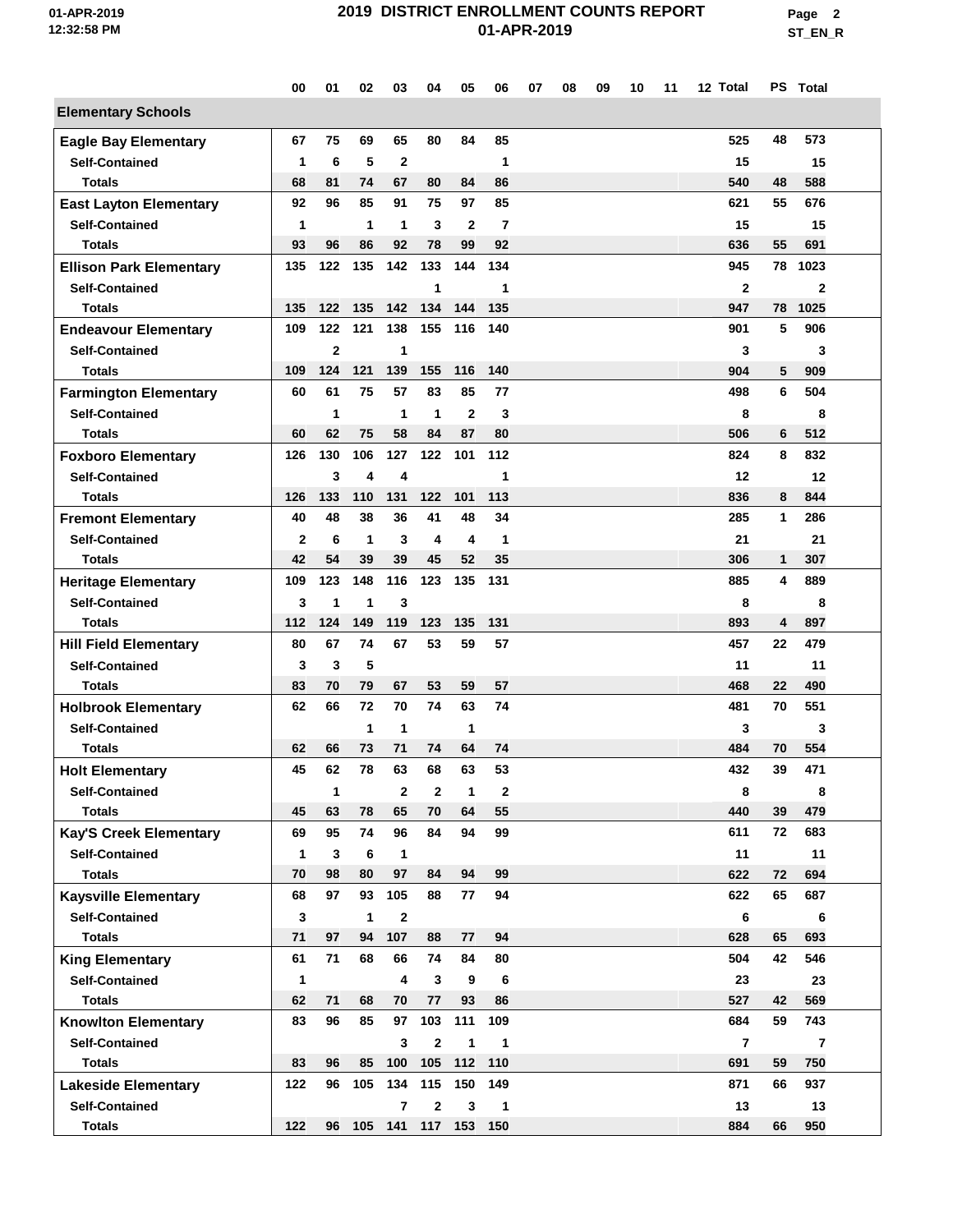**Page 3 ST\_EN\_R**

|                                 | 00           | 01           | 02           | 03             | 04           | 05             | 06             | 07 | 08 | 09 | 10 | 11 | 12 Total |                | PS Total |  |
|---------------------------------|--------------|--------------|--------------|----------------|--------------|----------------|----------------|----|----|----|----|----|----------|----------------|----------|--|
| <b>Elementary Schools</b>       |              |              |              |                |              |                |                |    |    |    |    |    |          |                |          |  |
| <b>Layton Elementary</b>        | 63           | 79           | 75           | 68             | 67           | 92             | 82             |    |    |    |    |    | 526      | 39             | 565      |  |
| <b>Self-Contained</b>           |              | 1            | $\mathbf{2}$ | 4              | $\mathbf{2}$ | 6              | 8              |    |    |    |    |    | 23       |                | 23       |  |
| <b>Totals</b>                   | 63           | 80           | 77           | 72             | 69           | 98             | 90             |    |    |    |    |    | 549      | 39             | 588      |  |
| <b>Lincoln Elementary</b>       | 96           | 110          | 101          | 96             | 115          | 117            | 97             |    |    |    |    |    | 732      | 39             | 771      |  |
| <b>Self-Contained</b>           | $\mathbf{2}$ | 5            | 3            | 3              |              |                |                |    |    |    |    |    | 13       |                | 13       |  |
| <b>Totals</b>                   | 98           | 115          | 104          | 99             | 115          | 117            | 97             |    |    |    |    |    | 745      | 39             | 784      |  |
| <b>Meadowbrook Elementary</b>   | 55           | 64           | 52           | 49             | 47           | 58             | 52             |    |    |    |    |    | 377      | 50             | 427      |  |
| <b>Self-Contained</b>           | $\mathbf{2}$ | $\mathbf{2}$ | 3            | 1              | 1            | $\mathbf{2}$   |                |    |    |    |    |    | 11       |                | 11       |  |
| <b>Totals</b>                   | 57           | 66           | 55           | 50             | 48           | 60             | 52             |    |    |    |    |    | 388      | 50             | 438      |  |
| <b>Morgan Elementary</b>        | 109          | 100          | 85           | 117            | 92           | 122            | 120            |    |    |    |    |    | 745      |                | 745      |  |
| <b>Self-Contained</b>           |              |              |              | $\overline{2}$ |              | 1              | 1              |    |    |    |    |    | 4        |                | 4        |  |
| <b>Totals</b>                   | 109          | 100          | 85           | 119            | 92           | 123            | 121            |    |    |    |    |    | 749      |                | 749      |  |
| <b>Mountain View Elementary</b> | 101          | 90           | 112          | 117            | 129          | 103            | 136            |    |    |    |    |    | 788      | 53             | 841      |  |
| <b>Self-Contained</b>           | 1            |              |              |                |              |                |                |    |    |    |    |    | 1        |                | 1        |  |
| <b>Totals</b>                   | 102          | 90           | 112          | 117            | 129          | 103            | 136            |    |    |    |    |    | 789      | 53             | 842      |  |
| <b>Muir Elementary</b>          | 94           | 119          | 105          | 103            | 119          | 87             | 92             |    |    |    |    |    | 719      | 5              | 724      |  |
| <b>Self-Contained</b>           |              |              | 1            | $\overline{2}$ |              | 1              | $\mathbf 2$    |    |    |    |    |    | 6        |                | 6        |  |
| <b>Totals</b>                   | 94           | 119          | 106          | 105            | 119          | 88             | 94             |    |    |    |    |    | 725      | 5              | 730      |  |
| <b>Oak Hills Elementary</b>     | 62           | 56           | 71           | 88             | 55           | 76             | 92             |    |    |    |    |    | 500      | 4              | 504      |  |
| <b>Self-Contained</b>           |              |              |              | $\mathbf{2}$   | 4            | 1              | 3              |    |    |    |    |    | 10       |                | 10       |  |
| <b>Totals</b>                   | 62           | 56           | 71           | 90             | 59           | 77             | 95             |    |    |    |    |    | 510      | 4              | 514      |  |
| <b>Odyssey Elementary</b>       | 67           | 81           | 79           | 92             | 78           | 91             | 88             |    |    |    |    |    | 576      | 75             | 651      |  |
| <b>Self-Contained</b>           |              |              |              |                |              |                |                |    |    |    |    |    | 0        |                | 0        |  |
| <b>Totals</b>                   | 67           | 81           | 79           | 92             | 78           | 91             | 88             |    |    |    |    |    | 576      | 75             | 651      |  |
| <b>Orchard Elementary</b>       | 86           | 107          | 87           | 113            | 115          | 115            | 121            |    |    |    |    |    | 744      | 62             | 806      |  |
| <b>Self-Contained</b>           |              |              |              | 1              | 1            | $\overline{2}$ | 1              |    |    |    |    |    | 5        |                | 5        |  |
| <b>Totals</b>                   | 86           | 107          | 87           | 114            | 116          | 117            | 122            |    |    |    |    |    | 749      | 62             | 811      |  |
| <b>Parkside Elementary</b>      | 89           | 80           | 75           | 83             | 79           | 71             | 71             |    |    |    |    |    | 548      | 17             | 565      |  |
| <b>Self-Contained</b>           | 5            | $\mathbf{2}$ |              | $\overline{2}$ |              |                |                |    |    |    |    |    | 9        |                | 9        |  |
| <b>Totals</b>                   | 94           | 82           | 75           | 85             | 79           | 71             | 71             |    |    |    |    |    | 557      | 17             | 574      |  |
| <b>Reading Elementary</b>       | 63           | 63           | 71           | 83             | 72           | 89             | 81             |    |    |    |    |    | 522      | 1              | 523      |  |
| <b>Self-Contained</b>           | $\mathbf{2}$ | 3            | 3            | $\mathbf{2}$   |              |                |                |    |    |    |    |    | 10       |                | 10       |  |
| <b>Totals</b>                   | 65           | 66           | 74           | 85             | 72           | 89             | 81             |    |    |    |    |    | 532      | 1              | 533      |  |
| <b>Sand Springs Elementary</b>  | 142          | 164          | 137          | 147            |              | 144 137        | 162            |    |    |    |    |    | 1033     |                | 9 1042   |  |
| <b>Self-Contained</b>           | $\mathbf{2}$ | 5            | $\mathbf{2}$ | 3              |              |                |                |    |    |    |    |    | 12       |                | 12       |  |
| <b>Totals</b>                   | 144          | 169          | 139          | 150            | 144          | 137            | 162            |    |    |    |    |    | 1045     |                | 9 1054   |  |
| <b>Snow Horse Elementary</b>    | 67           | 84           | 87           | 111            | 93           | 125            | 92             |    |    |    |    |    | 659      | $\mathbf{3}$   | 662      |  |
| <b>Self-Contained</b>           |              |              |              |                | 5            | 8              | $\overline{7}$ |    |    |    |    |    | 20       |                | 20       |  |
| <b>Totals</b>                   | 67           | 84           |              | 87 111         | 98           | 133            | 99             |    |    |    |    |    | 679      | 3              | 682      |  |
| So Clearfield Elementary        | 67           | 80           | 71           | 66             | 74           | 76             | 75             |    |    |    |    |    | 509      | 78             | 587      |  |
| <b>Self-Contained</b>           | 4            |              | 6            | 5              | $\mathbf{2}$ | 3              | $\mathbf{3}$   |    |    |    |    |    | 23       |                | 23       |  |
| <b>Totals</b>                   | 71           | 80           | 77           | 71             | 76           | 79             | 78             |    |    |    |    |    | 532      | 78             | 610      |  |
| <b>South Weber Elementary</b>   | 110          | 128          | 119          | 124            | 119          | 113            | 109            |    |    |    |    |    | 822      | 31             | 853      |  |
| <b>Self-Contained</b>           |              |              |              |                |              |                |                |    |    |    |    |    | 0        |                | 0        |  |
| Totals                          | 110          | 128          | 119          |                | 124 119      | 113            | 109            |    |    |    |    |    | 822      | 31             | 853      |  |
| <b>Stewart Elementary</b>       | 91           | 89           | 97           | 93             | 100          | 85             | 96             |    |    |    |    |    | 651      | 3              | 654      |  |
| <b>Self-Contained</b>           |              |              |              | $\mathbf{2}$   | $\mathbf{3}$ | 3              | 5              |    |    |    |    |    | 13       |                | 13       |  |
| <b>Totals</b>                   | 91           | 89           | 97           | 95             | 103          | 88             | 101            |    |    |    |    |    | 664      | 3 <sup>1</sup> | 667      |  |
|                                 |              |              |              |                |              |                |                |    |    |    |    |    |          |                |          |  |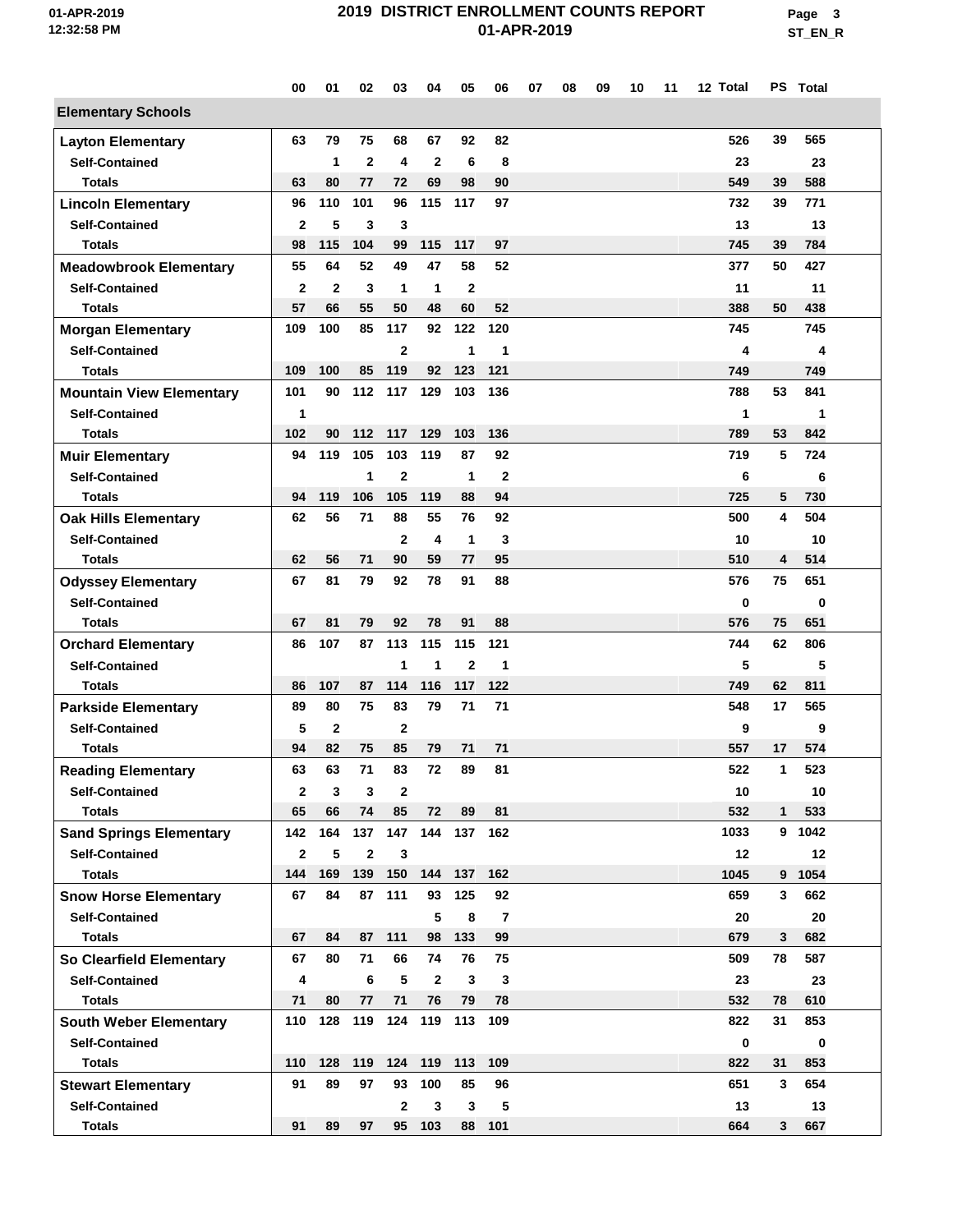**Page 4 ST\_EN\_R**

|                                                    | 00                                 | 01                      | 02                                 | 03             | 04                 | 05                 | 06           | 07 | 08 | 09 | 10 | 11 | 12 Total         |              | PS Total                |  |
|----------------------------------------------------|------------------------------------|-------------------------|------------------------------------|----------------|--------------------|--------------------|--------------|----|----|----|----|----|------------------|--------------|-------------------------|--|
| <b>Elementary Schools</b>                          |                                    |                         |                                    |                |                    |                    |              |    |    |    |    |    |                  |              |                         |  |
| <b>Sunset Elementary</b>                           | 36                                 | 43                      | 50                                 | 56             | 41                 | 56                 | 39           |    |    |    |    |    | 321              | 34           | 355                     |  |
| <b>Self-Contained</b>                              |                                    | 1                       |                                    |                | 1                  | 4                  | 3            |    |    |    |    |    | 9                |              | 9                       |  |
| <b>Totals</b>                                      | 36                                 | 44                      | 50                                 | 56             | 42                 | 60                 | 42           |    |    |    |    |    | 330              | 34           | 364                     |  |
| <b>Syracuse Elementary</b>                         | 115                                | 120                     | 121                                | 156            | 154                | 134                | 156          |    |    |    |    |    | 956              | 1            | 957                     |  |
| <b>Self-Contained</b>                              | 4                                  | 4                       | 5                                  | 3              | 1                  |                    | 1            |    |    |    |    |    | 18               |              | 18                      |  |
| <b>Totals</b>                                      | 119                                | 124                     | 126                                | 159            | 155                | 134                | 157          |    |    |    |    |    | 974              | 1            | 975                     |  |
| <b>Taylor Elementary</b>                           | 62                                 | 64                      | 55                                 | 64             | 53                 | 52                 | 58           |    |    |    |    |    | 408              | 55           | 463                     |  |
| <b>Self-Contained</b>                              | 1                                  |                         | 5                                  |                |                    |                    |              |    |    |    |    |    | 6                |              | 6                       |  |
| <b>Totals</b>                                      | 63                                 | 64                      | 60                                 | 64             | 53                 | 52                 | 58           |    |    |    |    |    | 414              | 55           | 469                     |  |
| <b>Tolman Elementary</b>                           | 65                                 | 64                      | 56                                 | 54             | 55                 | 44                 | 47           |    |    |    |    |    | 385              | 20           | 405                     |  |
| <b>Self-Contained</b>                              |                                    |                         |                                    |                | $\mathbf{2}$       | 6                  | $\mathbf{2}$ |    |    |    |    |    | 10               |              | 10                      |  |
| <b>Totals</b>                                      | 65                                 | 64                      | 56                                 | 54             | 57                 | 50                 | 49           |    |    |    |    |    | 395              | 20           | 415                     |  |
| <b>Vae View Elementary</b>                         | 52                                 | 56                      | 45                                 | 35             | 45                 | 49                 | 46           |    |    |    |    |    | 328              | 48           | 376                     |  |
| <b>Self-Contained</b>                              | 1                                  |                         |                                    | 8              | 8                  | 6                  | 8            |    |    |    |    |    | 31               |              | 31                      |  |
| <b>Totals</b>                                      | 53                                 | 56                      | 45                                 | 43             | 53                 | 55                 | 54           |    |    |    |    |    | 359              | 48           | 407                     |  |
| <b>Valley View Elementary</b>                      | 50                                 | 54                      | 54                                 | 53             | 80                 | 92                 | 104          |    |    |    |    |    | 487              | 1            | 488                     |  |
| <b>Self-Contained</b>                              |                                    |                         |                                    |                |                    |                    | 104          |    |    |    |    |    | $\mathbf 0$      |              | 0                       |  |
| <b>Totals</b>                                      | 50<br>57                           | 54<br>62                | 54<br>58                           | 53<br>51       | 80<br>72           | 92<br>66           | 70           |    |    |    |    |    | 487<br>436       | 1<br>46      | 488<br>482              |  |
| <b>Wasatch Elementary</b><br><b>Self-Contained</b> |                                    |                         |                                    |                |                    |                    |              |    |    |    |    |    |                  |              |                         |  |
| <b>Totals</b>                                      | 57                                 | 62                      | 58                                 | 6<br>57        | 6<br>78            | $\mathbf{2}$<br>68 | 3<br>73      |    |    |    |    |    | 17<br>453        | 46           | 17<br>499               |  |
| <b>Washington Elementary</b>                       | 42                                 | 29                      | 44                                 | 35             | 27                 | 39                 | 39           |    |    |    |    |    | 255              | 18           | 273                     |  |
| <b>Self-Contained</b>                              |                                    |                         | $\mathbf{2}$                       | $\overline{2}$ | 3                  | $\overline{2}$     | 6            |    |    |    |    |    | 15               |              | 15                      |  |
| <b>Totals</b>                                      | 42                                 | 29                      | 46                                 | 37             | 30                 | 41                 | 45           |    |    |    |    |    | 270              | 18           | 288                     |  |
| <b>West Bountiful Elementary</b>                   | 89                                 | 90                      | 71                                 | 86             | 88                 | 102                | 107          |    |    |    |    |    | 633              | $\mathbf{2}$ | 635                     |  |
| <b>Self-Contained</b>                              | 1                                  | 3                       | 4                                  |                |                    |                    |              |    |    |    |    |    | 8                |              | 8                       |  |
| <b>Totals</b>                                      | 90                                 | 93                      | 75                                 | 86             | 88                 | 102                | 107          |    |    |    |    |    | 641              | $\mathbf{2}$ | 643                     |  |
| <b>West Clinton Elementary</b>                     | 105                                | 95                      | 96                                 | 108            | 101                | 104                | 98           |    |    |    |    |    | 707              | 23           | 730                     |  |
| <b>Self-Contained</b>                              |                                    |                         | 10                                 | $\mathbf{2}$   | 6                  |                    |              |    |    |    |    |    | 18               |              | 18                      |  |
| <b>Totals</b>                                      | 105                                | 95                      | 106                                | 110            | 107                | 104                | 98           |    |    |    |    |    | 725              | 23           | 748                     |  |
| <b>West Point Elementary</b>                       | 105                                | 130                     | 121                                | 135            | 121                | 118                | 143          |    |    |    |    |    | 873              | 56           | 929                     |  |
| <b>Self-Contained</b>                              | 3                                  | $\overline{\mathbf{r}}$ | $\mathbf{2}$                       | $\mathbf{2}$   | 1                  | 3                  | $\mathbf{1}$ |    |    |    |    |    | 19               |              | 19                      |  |
| <b>Totals</b>                                      | 108                                | 137                     | 123                                | 137            | 122                | 121                | 144          |    |    |    |    |    | 892              | 56           | 948                     |  |
| <b>Whitesides Elementary</b>                       | 67                                 | 52                      | 50                                 | 48             | 54                 | 46                 | 70           |    |    |    |    |    | 387              | 44           | 431                     |  |
| <b>Self-Contained</b>                              | 1                                  | 5                       | $\mathbf{1}$                       | $\mathbf{2}$   | $\mathbf{2}$       | $\mathbf{1}$       | $\mathbf{1}$ |    |    |    |    |    | 13               |              | 13                      |  |
| <b>Totals</b>                                      | 68                                 | 57                      | 51                                 | 50             | 56                 | 47                 | 71           |    |    |    |    |    | 400              | 44           | 444                     |  |
| <b>Windridge Elementary</b>                        | 82                                 | 79                      | 76                                 | 78             | 94                 | 95                 | 106          |    |    |    |    |    | 610              | 16           | 626                     |  |
| <b>Self-Contained</b>                              | $\mathbf{1}$                       | $\mathbf{1}$            |                                    | $\mathbf{2}$   |                    |                    | 3            |    |    |    |    |    | $\overline{7}$   |              | $\overline{\mathbf{r}}$ |  |
| <b>Totals</b>                                      | 83                                 | 80                      | 76                                 | 80             | 94                 | 95                 | 109          |    |    |    |    |    | 617              | 16           | 633                     |  |
| <b>Woods Cross Elementary</b>                      | 69                                 | 57                      | 71                                 | 84             | 74                 | 102                | 70           |    |    |    |    |    | 527              | 22           | 549                     |  |
| <b>Self-Contained</b>                              | 1                                  |                         |                                    |                | 5                  | $\mathbf{2}$       | 4            |    |    |    |    |    | 12               |              | 12                      |  |
| <b>Totals</b>                                      | 70                                 | 57                      | 71                                 | 84             | 79                 | 104                | 74           |    |    |    |    |    | 539              | 22           | 561                     |  |
| <b>Elementary Schools Reg Totals</b>               |                                    |                         | 5082 5265 5163 5423 5469 5628 5681 |                |                    |                    |              |    |    |    |    |    | 37711 2265 39976 |              |                         |  |
| <b>Elementary Schools SC Totals</b>                | 66                                 | 92                      |                                    |                | 94 116 105 102 117 |                    |              |    |    |    |    |    | 692              | 3            | 695                     |  |
| <b>Elementary Schools Totals</b>                   | 5148 5357 5257 5539 5574 5730 5798 |                         |                                    |                |                    |                    |              |    |    |    |    |    | 38403 2268 40671 |              |                         |  |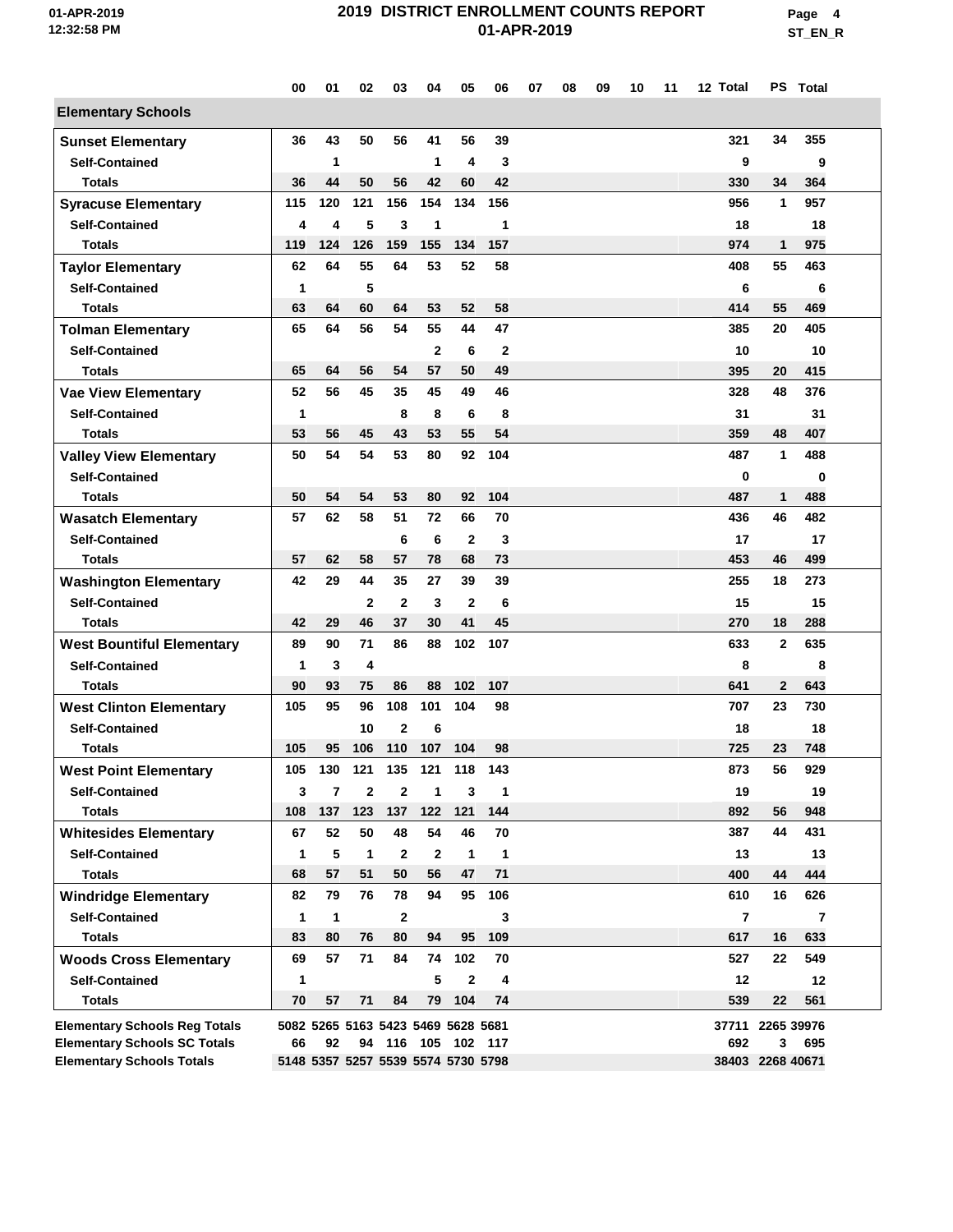**Page 5 ST\_EN\_R**

|                                                      | 00 | 01 | 02 | 03 | 04 | 05 | 06 | 07                      | 08             | 09             | 10 | 11 | 12 Total    | PS Total   |  |
|------------------------------------------------------|----|----|----|----|----|----|----|-------------------------|----------------|----------------|----|----|-------------|------------|--|
| <b>Junior High Schools</b>                           |    |    |    |    |    |    |    |                         |                |                |    |    |             |            |  |
| <b>Bountiful Jr High</b>                             |    |    |    |    |    |    |    | 214                     | 213            | 181            |    |    | 608         | 608        |  |
| <b>Self-Contained</b>                                |    |    |    |    |    |    |    | 5                       | 7              | 8              |    |    | 20          | 20         |  |
| Totals                                               |    |    |    |    |    |    |    | 219                     | 220            | 189            |    |    | 628         | 628        |  |
| <b>Centennial Jr High</b>                            |    |    |    |    |    |    |    | 538                     | 497            | 514            |    |    | 1549        | 1549       |  |
| <b>Self-Contained</b>                                |    |    |    |    |    |    |    | 8                       | 9              | 6              |    |    | 23          | 23         |  |
| <b>Totals</b>                                        |    |    |    |    |    |    |    | 546                     | 506            | 520            |    |    | 1572        | 1572       |  |
| <b>Centerville Jr High</b>                           |    |    |    |    |    |    |    | 338                     | 326            | 332            |    |    | 996         | 996        |  |
| <b>Self-Contained</b>                                |    |    |    |    |    |    |    | 4                       | 5              | 8              |    |    | 17          | 17         |  |
| <b>Totals</b>                                        |    |    |    |    |    |    |    | 342                     | 331            | 340            |    |    | 1013        | 1013       |  |
| <b>Central Davis Jr High</b>                         |    |    |    |    |    |    |    | 336                     | 334            | 335            |    |    | 1005        | 1005       |  |
| <b>Self-Contained</b>                                |    |    |    |    |    |    |    | 5                       | 10             | 7              |    |    | 22          | 22         |  |
| <b>Totals</b>                                        |    |    |    |    |    |    |    | 341                     | 344            | 342            |    |    | 1027        | 1027       |  |
| Fairfield Jr High                                    |    |    |    |    |    |    |    | 330                     | 316            | 363            |    |    | 1009        | 1009       |  |
| <b>Self-Contained</b>                                |    |    |    |    |    |    |    | 10                      | 10             | 12             |    |    | 32          | 32         |  |
| <b>Totals</b>                                        |    |    |    |    |    |    |    | 340                     | 326            | 375            |    |    | 1041        | 1041       |  |
| <b>Farmington Jr High</b>                            |    |    |    |    |    |    |    | 421                     | 414            | 407            |    |    | 1242        | 1242       |  |
| <b>Self-Contained</b>                                |    |    |    |    |    |    |    | 7                       | 10             | 7              |    |    | 24          | 24         |  |
| <b>Totals</b>                                        |    |    |    |    |    |    |    | 428                     | 424            | 414            |    |    | 1266        | 1266       |  |
| Kaysville Jr High                                    |    |    |    |    |    |    |    | 354                     | 316            | 344            |    |    | 1014        | 1014       |  |
| <b>Self-Contained</b>                                |    |    |    |    |    |    |    | 11                      | 8              | 6              |    |    | 25          | 25         |  |
| <b>Totals</b>                                        |    |    |    |    |    |    |    | 365                     | 324            | 350            |    |    | 1039        | 1039       |  |
| Legacy Jr High                                       |    |    |    |    |    |    |    | 501                     | 457            | 477            |    |    | 1435        | 1435       |  |
| <b>Self-Contained</b>                                |    |    |    |    |    |    |    | 10                      | 8              | 5              |    |    | 23          | 23         |  |
| <b>Totals</b>                                        |    |    |    |    |    |    |    | 511                     | 465            | 482            |    |    | 1458        | 1458       |  |
| Millcreek Jr High                                    |    |    |    |    |    |    |    | 201                     | 234            | 219            |    |    | 654         | 654        |  |
| <b>Self-Contained</b>                                |    |    |    |    |    |    |    | 12                      | 7              | 6              |    |    | 25          | 25         |  |
| <b>Totals</b>                                        |    |    |    |    |    |    |    | 213                     | 241            | 225            |    |    | 679         | 679        |  |
|                                                      |    |    |    |    |    |    |    | 343                     | 342            | 296            |    |    | 981         | 981        |  |
| <b>Mueller Park Jr High</b><br><b>Self-Contained</b> |    |    |    |    |    |    |    | 4                       |                |                |    |    |             |            |  |
| <b>Totals</b>                                        |    |    |    |    |    |    |    | 347                     | 6<br>348       | 296            |    |    | 10<br>991   | 10<br>991  |  |
|                                                      |    |    |    |    |    |    |    | 288                     | 331            | 303            |    |    | 922         | 922        |  |
| North Davis Jr High                                  |    |    |    |    |    |    |    | 17                      |                |                |    |    |             |            |  |
| <b>Self-Contained</b>                                |    |    |    |    |    |    |    |                         | 6              | $\overline{7}$ |    |    | 30          | 30<br>952  |  |
| <b>Totals</b><br>North Layton Jr High                |    |    |    |    |    |    |    | 305                     | 337<br>352 350 | 310<br>323     |    |    | 952<br>1025 | 1025       |  |
| <b>Self-Contained</b>                                |    |    |    |    |    |    |    | $\overline{\mathbf{r}}$ |                |                |    |    | 18          |            |  |
| <b>Totals</b>                                        |    |    |    |    |    |    |    | 359                     | 6<br>356       | 5<br>328       |    |    | 1043        | 18<br>1043 |  |
|                                                      |    |    |    |    |    |    |    | 366                     | 323            | 364            |    |    | 1053        | 1053       |  |
| South Davis Jr High<br><b>Self-Contained</b>         |    |    |    |    |    |    |    | 5                       | 8              | 4              |    |    | 17          | 17         |  |
|                                                      |    |    |    |    |    |    |    | 371                     | 331            | 368            |    |    | 1070        | 1070       |  |
| <b>Totals</b>                                        |    |    |    |    |    |    |    | 339                     | 272            | 281            |    |    | 892         | 892        |  |
| <b>Sunset Jr High</b>                                |    |    |    |    |    |    |    |                         |                |                |    |    |             |            |  |
| <b>Self-Contained</b><br><b>Totals</b>               |    |    |    |    |    |    |    | 21<br>360               | 23<br>295      | 24<br>305      |    |    | 68<br>960   | 68<br>960  |  |
|                                                      |    |    |    |    |    |    |    |                         |                |                |    |    |             |            |  |
| <b>Syracuse Jr High</b>                              |    |    |    |    |    |    |    | 414                     | 413            | 404            |    |    | 1231        | 1231       |  |
| <b>Self-Contained</b>                                |    |    |    |    |    |    |    | 10                      | 12             | 15             |    |    | 37          | 37         |  |
| <b>Totals</b>                                        |    |    |    |    |    |    |    | 424                     | 425            | 419            |    |    | 1268        | 1268       |  |
| <b>West Point Jr High</b>                            |    |    |    |    |    |    |    | 443                     | 429            | 460            |    |    | 1332        | 1332       |  |
| <b>Self-Contained</b>                                |    |    |    |    |    |    |    | 18                      | 14             | 9              |    |    | 41          | 41         |  |
| <b>Totals</b>                                        |    |    |    |    |    |    |    | 461                     | 443            | 469            |    |    | 1373        | 1373       |  |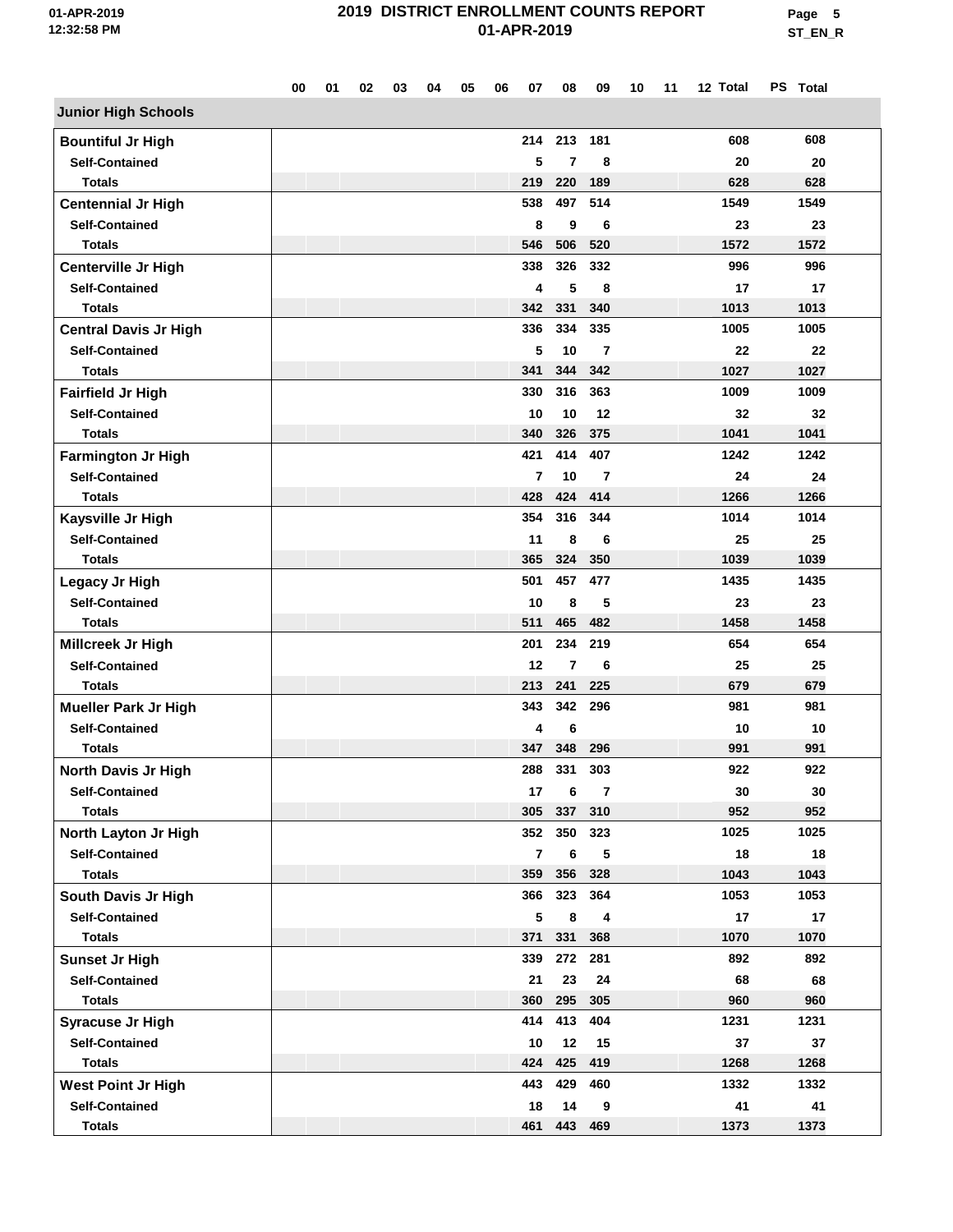**Page 6 ST\_EN\_R**

|                                      | 00 | 01 | 02 | 03 | 04 | 05 | 06 | - 07 | 08             | 09 | -10 | - 11 | 12 Total | PS.<br>Total |
|--------------------------------------|----|----|----|----|----|----|----|------|----------------|----|-----|------|----------|--------------|
| <b>Junior High Schools</b>           |    |    |    |    |    |    |    |      |                |    |     |      |          |              |
| Junior High Schools Reg Totals       |    |    |    |    |    |    |    |      | 5778 5567 5603 |    |     |      | 16948    | 16948        |
| <b>Junior High Schools SC Totals</b> |    |    |    |    |    |    |    |      | 154 149 129    |    |     |      | 432      | 432          |
| <b>Junior High Schools Totals</b>    |    |    |    |    |    |    |    |      | 5932 5716 5732 |    |     |      | 17380    | 17380        |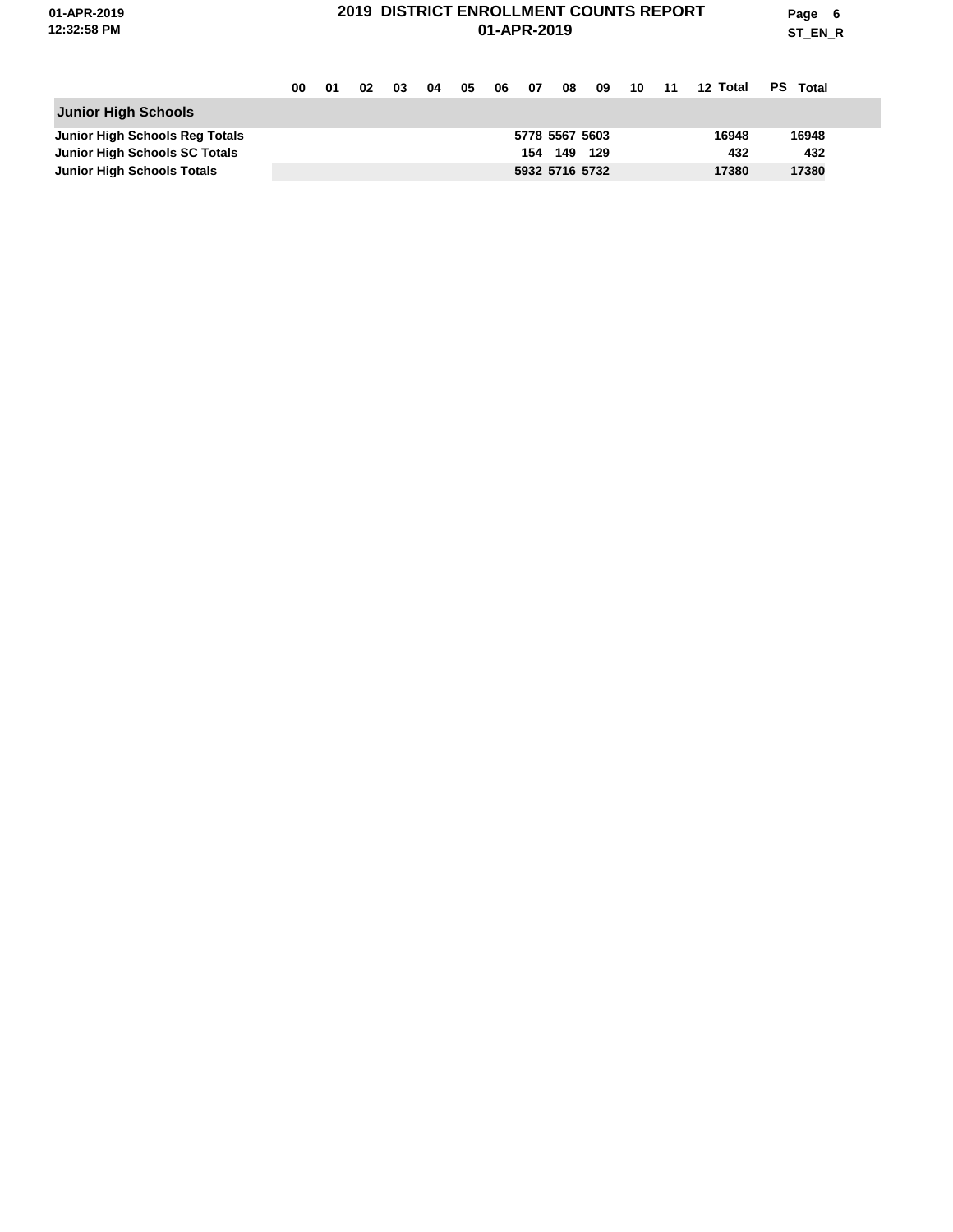|                                | 00 | 01 | 02 | 03 | 04 | 05 | 06 | 07 | 08 | 09 | 10  | 11  |              | 12 Total             | PS Total |  |
|--------------------------------|----|----|----|----|----|----|----|----|----|----|-----|-----|--------------|----------------------|----------|--|
| <b>High Schools</b>            |    |    |    |    |    |    |    |    |    |    |     |     |              |                      |          |  |
| <b>Bountiful High School</b>   |    |    |    |    |    |    |    |    |    |    | 473 | 476 |              | 477 1426             | 1426     |  |
| <b>Self-Contained</b>          |    |    |    |    |    |    |    |    |    |    | 12  | 14  | 8            | 34                   | 34       |  |
| <b>Totals</b>                  |    |    |    |    |    |    |    |    |    |    | 485 | 490 |              | 485 1460             | 1460     |  |
| <b>Clearfield High School</b>  |    |    |    |    |    |    |    |    |    |    | 660 | 642 |              | 528 1830             | 1830     |  |
| <b>Self-Contained</b>          |    |    |    |    |    |    |    |    |    |    | 22  | 18  | 8            | 48                   | 48       |  |
| <b>Totals</b>                  |    |    |    |    |    |    |    |    |    |    | 682 | 660 |              | 536 1878             | 1878     |  |
| <b>Davis High School</b>       |    |    |    |    |    |    |    |    |    |    | 649 | 635 |              | 749 2033             | 2033     |  |
| <b>Self-Contained</b>          |    |    |    |    |    |    |    |    |    |    | 17  | 15  | 9            | 41                   | 41       |  |
| <b>Totals</b>                  |    |    |    |    |    |    |    |    |    |    | 666 | 650 |              | 758 2074             | 2074     |  |
| <b>Farmington High School</b>  |    |    |    |    |    |    |    |    |    |    | 689 | 569 |              | 219 1477             | 1477     |  |
| <b>Self-Contained</b>          |    |    |    |    |    |    |    |    |    |    | 5   | 6   | $\mathbf{2}$ | 13                   | 13       |  |
| <b>Totals</b>                  |    |    |    |    |    |    |    |    |    |    | 694 | 575 |              | 221 1490             | 1490     |  |
| <b>Layton High School</b>      |    |    |    |    |    |    |    |    |    |    | 633 | 616 |              | 639 1888             | 1888     |  |
| <b>Self-Contained</b>          |    |    |    |    |    |    |    |    |    |    | 21  | 11  | 13           | 45                   | 45       |  |
| <b>Totals</b>                  |    |    |    |    |    |    |    |    |    |    | 654 | 627 |              | 652 1933             | 1933     |  |
| <b>Northridge High School</b>  |    |    |    |    |    |    |    |    |    |    | 580 | 595 |              | 607 1782             | 1782     |  |
| <b>Self-Contained</b>          |    |    |    |    |    |    |    |    |    |    | 22  | 28  | 17           | 67                   | 67       |  |
| <b>Totals</b>                  |    |    |    |    |    |    |    |    |    |    | 602 | 623 |              | 624 1849             | 1849     |  |
| <b>Syracuse High School</b>    |    |    |    |    |    |    |    |    |    |    | 685 | 723 |              | 668 2076             | 2076     |  |
| <b>Self-Contained</b>          |    |    |    |    |    |    |    |    |    |    | 30  | 20  | 16           | 66                   | 66       |  |
| <b>Totals</b>                  |    |    |    |    |    |    |    |    |    |    | 715 | 743 |              | 684 2142             | 2142     |  |
| <b>Viewmont High School</b>    |    |    |    |    |    |    |    |    |    |    | 446 | 458 |              | 476 1380             | 1380     |  |
| <b>Self-Contained</b>          |    |    |    |    |    |    |    |    |    |    | 17  | 6   | 4            | 27                   | 27       |  |
| <b>Totals</b>                  |    |    |    |    |    |    |    |    |    |    | 463 | 464 |              | 480 1407             | 1407     |  |
| <b>Woods Cross High School</b> |    |    |    |    |    |    |    |    |    |    | 525 | 464 |              | 437 1426             | 1426     |  |
| <b>Self-Contained</b>          |    |    |    |    |    |    |    |    |    |    | 4   | 6   | 5            | 15                   | 15       |  |
| <b>Totals</b>                  |    |    |    |    |    |    |    |    |    |    | 529 | 470 |              | 442 1441             | 1441     |  |
| <b>High Schools Reg Totals</b> |    |    |    |    |    |    |    |    |    |    |     |     |              | 5340 5178 4800 15318 | 15318    |  |
| <b>High Schools SC Totals</b>  |    |    |    |    |    |    |    |    |    |    | 150 | 124 | 82           | 356                  | 356      |  |
| <b>High Schools Totals</b>     |    |    |    |    |    |    |    |    |    |    |     |     |              | 5490 5302 4882 15674 | 15674    |  |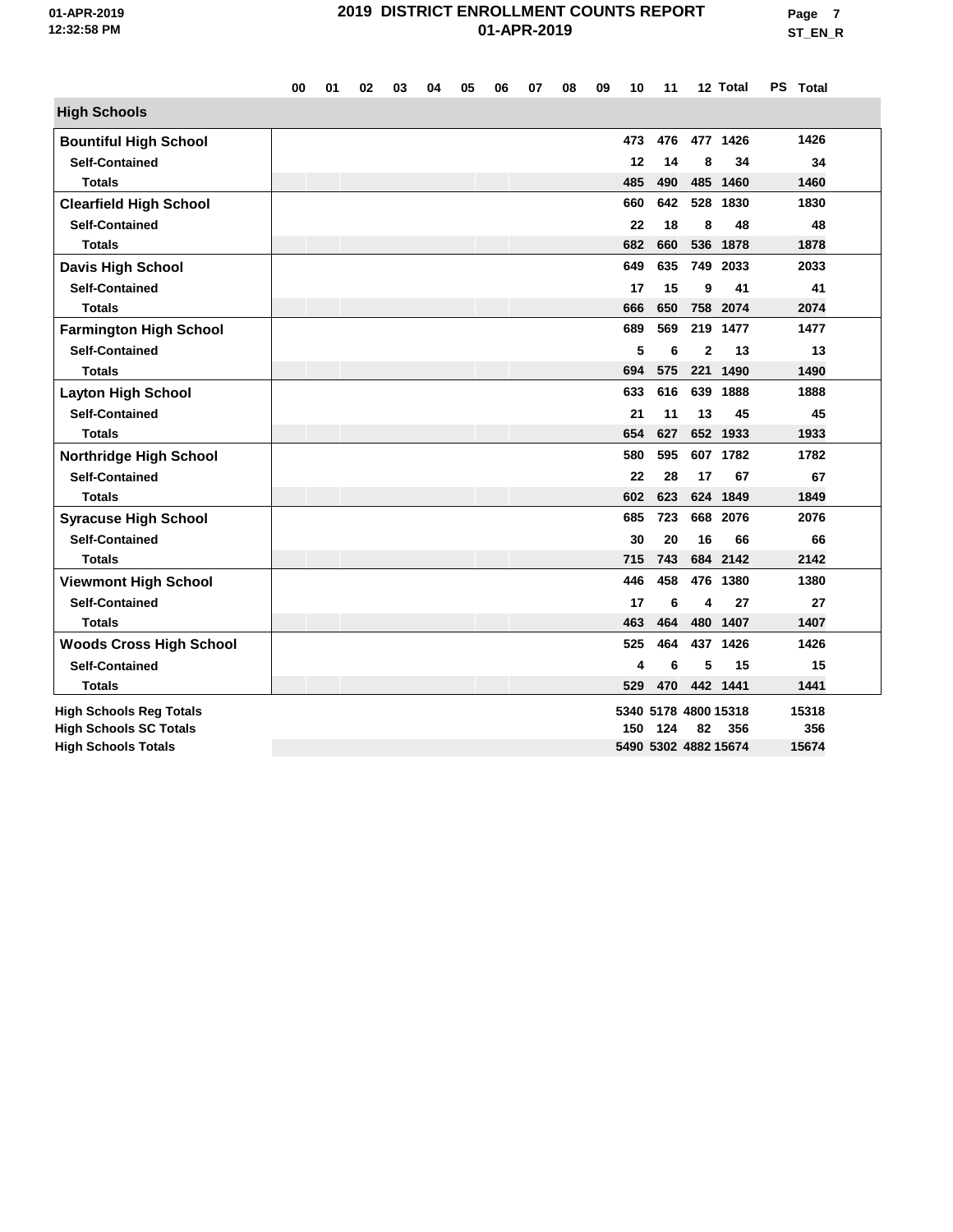**Page 8 ST\_EN\_R**

|                                        | 00             | 01           | 02             | 03           | 04           | 05             | 06           | 07           | 08           | 09             | 10                      | 11             |                         | 12 Total          |              | PS Total     |  |
|----------------------------------------|----------------|--------------|----------------|--------------|--------------|----------------|--------------|--------------|--------------|----------------|-------------------------|----------------|-------------------------|-------------------|--------------|--------------|--|
| <b>Specialty Locations</b>             |                |              |                |              |              |                |              |              |              |                |                         |                |                         |                   |              |              |  |
| <b>Canyon Heights Pre-School</b>       | 14             | 4            |                |              |              |                |              |              |              |                |                         |                |                         | 18                | 221          | 239          |  |
| <b>Self-Contained</b>                  |                |              |                |              |              |                |              |              |              |                |                         |                |                         | $\bf{0}$          |              | 0            |  |
| <b>Totals</b>                          | 14             | 4            |                |              |              |                |              |              |              |                |                         |                |                         | 18                | 221          | 239          |  |
| Davis 745                              |                |              |                |              |              |                |              |              | $\mathbf{1}$ | $\overline{7}$ | 10                      | 6              | $\mathbf{1}$            | 25                |              | 25           |  |
| <b>Self-Contained</b>                  |                |              |                |              |              |                |              |              |              |                |                         |                |                         | $\bf{0}$          |              | 0            |  |
| <b>Totals</b>                          |                |              |                |              |              |                |              |              | $\mathbf{1}$ | 7              | 10                      | 6              | $\mathbf{1}$            | 25                |              | 25           |  |
| Davis 810 Matt                         |                | $\mathbf{1}$ |                |              | $\mathbf{1}$ | $\mathbf{1}$   | $\mathbf{2}$ |              |              |                |                         |                |                         | 5                 |              | 5            |  |
| <b>Self-Contained</b>                  |                |              |                |              |              |                |              |              |              |                |                         |                |                         | 0                 |              | 0            |  |
| <b>Totals</b>                          |                | 1            |                |              | 1            | 1              | $\mathbf 2$  |              |              |                |                         |                |                         | 5                 |              | 5            |  |
| Davis 811                              |                |              |                |              |              |                |              |              | $\mathbf{3}$ | $\mathbf{1}$   | $\mathbf{1}$            | 4              | 1                       | 10                |              | 10           |  |
| <b>Self-Contained</b>                  |                |              |                |              |              |                |              |              |              |                |                         | $\mathbf{2}$   |                         | $\overline{2}$    |              | $\mathbf{2}$ |  |
| <b>Totals</b>                          |                |              |                |              |              |                |              |              | 3            | 1              | 1                       | 6              | $\mathbf{1}$            | 12                |              | 12           |  |
| Davis Digital Learning K-6             |                | 6            | $\overline{7}$ | 8            | 1            | 5              | 13           |              |              |                |                         |                |                         | 40                |              | 40           |  |
| <b>Self-Contained</b>                  |                |              |                |              |              |                |              |              |              |                |                         |                |                         | $\mathbf 0$       |              | $\mathbf 0$  |  |
| <b>Totals</b>                          |                | 6            | $\overline{7}$ | 8            | $\mathbf{1}$ | 5              | 13           |              |              |                |                         |                |                         | 40                |              | 40           |  |
| <b>Diagnostic Center</b>               | $\mathbf{1}$   |              |                |              |              |                |              |              |              |                |                         |                |                         | $\mathbf{1}$      |              | 1            |  |
| <b>Self-Contained</b>                  |                |              |                |              |              |                |              |              |              |                |                         |                |                         | $\mathbf 0$       |              | 0            |  |
| <b>Totals</b>                          | 1              |              |                |              |              |                |              |              |              |                |                         |                |                         | 1                 |              | 1            |  |
| <b>Family Enrichment Center</b>        |                |              |                |              |              |                |              |              |              |                |                         |                |                         | $\mathbf 0$       | 150          | 150          |  |
| <b>Self-Contained</b>                  |                |              |                |              |              |                |              |              |              |                |                         |                |                         | 0                 |              | $\bf{0}$     |  |
| <b>Totals</b>                          |                |              |                |              |              |                |              |              |              |                |                         |                |                         | $\bf{0}$          | 150          | 150          |  |
| <b>Home Instruction- Elem</b>          | 1              |              |                |              |              |                |              |              |              |                |                         |                |                         | 1                 |              | $\mathbf{1}$ |  |
| <b>Self-Contained</b>                  |                |              |                |              |              |                |              |              |              |                |                         |                |                         | 0                 |              | 0            |  |
| <b>Totals</b>                          | 1              |              |                |              |              |                |              |              |              |                |                         |                |                         | 1                 |              | $\mathbf{1}$ |  |
| Home Instruction- Junior High          |                |              |                |              |              |                |              |              |              |                |                         |                | 1                       | 1                 |              | 1            |  |
| <b>Self-Contained</b><br><b>Totals</b> |                |              |                |              |              |                |              |              |              | 1<br>1         |                         |                | 1<br>$\mathbf{2}$       | $\mathbf{2}$<br>3 |              | 2<br>3       |  |
| <b>Home School</b>                     |                |              |                |              |              |                |              |              |              |                | $\mathbf{1}$            | 13             | 26                      | 40                |              | 40           |  |
| <b>Self-Contained</b>                  |                |              |                |              |              |                |              |              |              |                |                         |                |                         | $\bf{0}$          |              | 0            |  |
| <b>Totals</b>                          |                |              |                |              |              |                |              |              |              |                | 1                       | 13             | 26                      | 40                |              | 40           |  |
| <b>Mountain High School</b>            |                |              |                |              |              |                |              |              |              |                |                         | 101            | 95                      | 196               |              | 196          |  |
| <b>Self-Contained</b>                  |                |              |                |              |              |                |              |              |              |                |                         |                |                         | 0                 |              | 0            |  |
| <b>Totals</b>                          |                |              |                |              |              |                |              |              |              |                |                         | 101            | 95                      | 196               |              | 196          |  |
| <b>Northern Utah Counseling</b>        |                | $\mathbf{1}$ | $\mathbf{1}$   |              | $\mathbf{1}$ | 4              | $\mathbf{3}$ |              |              |                |                         |                |                         | 10                |              | 10           |  |
| <b>Self-Contained</b>                  |                |              |                |              |              |                |              |              |              |                |                         |                |                         | 0                 |              | 0            |  |
| <b>Totals</b>                          |                | $\mathbf{1}$ | $\mathbf{1}$   |              | $\mathbf{1}$ | 4              | $\mathbf{3}$ |              |              |                |                         |                |                         | 10                |              | 10           |  |
| <b>Nuames High School - North</b>      |                |              |                |              |              |                |              |              |              |                | 112                     | 64             | 23                      | 199               |              | 199          |  |
| <b>Self-Contained</b>                  |                |              |                |              |              |                |              |              |              |                |                         |                |                         | 0                 |              | 0            |  |
| <b>Totals</b>                          |                |              |                |              |              |                |              |              |              |                | 112                     | 64             | 23                      | 199               |              | 199          |  |
| Phoenix Program - Adult Ed             |                |              |                |              |              |                |              |              |              |                | 3                       | 35             | 24                      | 62                |              | 62           |  |
| <b>Self-Contained</b>                  |                |              |                |              |              |                |              |              |              |                |                         |                |                         | $\mathbf 0$       |              | 0            |  |
| <b>Totals</b>                          |                |              |                |              |              |                |              |              |              |                | 3                       | 35             | 24                      | 62                |              | 62           |  |
| <b>Private Schools</b>                 | $\overline{7}$ | $\bf 6$      | $\mathbf{2}$   | $\mathbf{2}$ | $\mathbf{3}$ | $\mathbf{3}$   | $\mathbf{2}$ | $\mathbf{2}$ |              | $\mathbf{2}$   | 3                       |                |                         | 32                | $\mathbf{2}$ | 34           |  |
| <b>Self-Contained</b>                  |                |              |                |              |              |                |              |              |              |                |                         |                |                         | 0                 |              | 0            |  |
| <b>Totals</b>                          | $\overline{7}$ | 6            | $\mathbf{2}$   | $\mathbf{2}$ | $\mathbf{3}$ | 3 <sup>1</sup> | $\mathbf{2}$ | $\mathbf{2}$ |              | $\mathbf{2}$   | 3                       |                |                         | 32                | $\mathbf{2}$ | 34           |  |
| <b>Renaissance Academy</b>             |                |              |                |              |              |                | $\mathbf{1}$ | $\mathbf{1}$ | $\mathbf{3}$ | $\mathbf{2}$   | $\overline{\mathbf{3}}$ | 6              | $\overline{\mathbf{4}}$ | 20                |              | 20           |  |
| <b>Self-Contained</b>                  |                |              |                |              |              |                |              |              |              | $\mathbf{2}$   | $\mathbf{1}$            | $\mathbf{1}$   |                         | 4                 |              | 4            |  |
| <b>Totals</b>                          |                |              |                |              |              |                | 1            | $\mathbf{1}$ | 3            | 4              | 4                       | $\overline{7}$ | 4                       | 24                |              | 24           |  |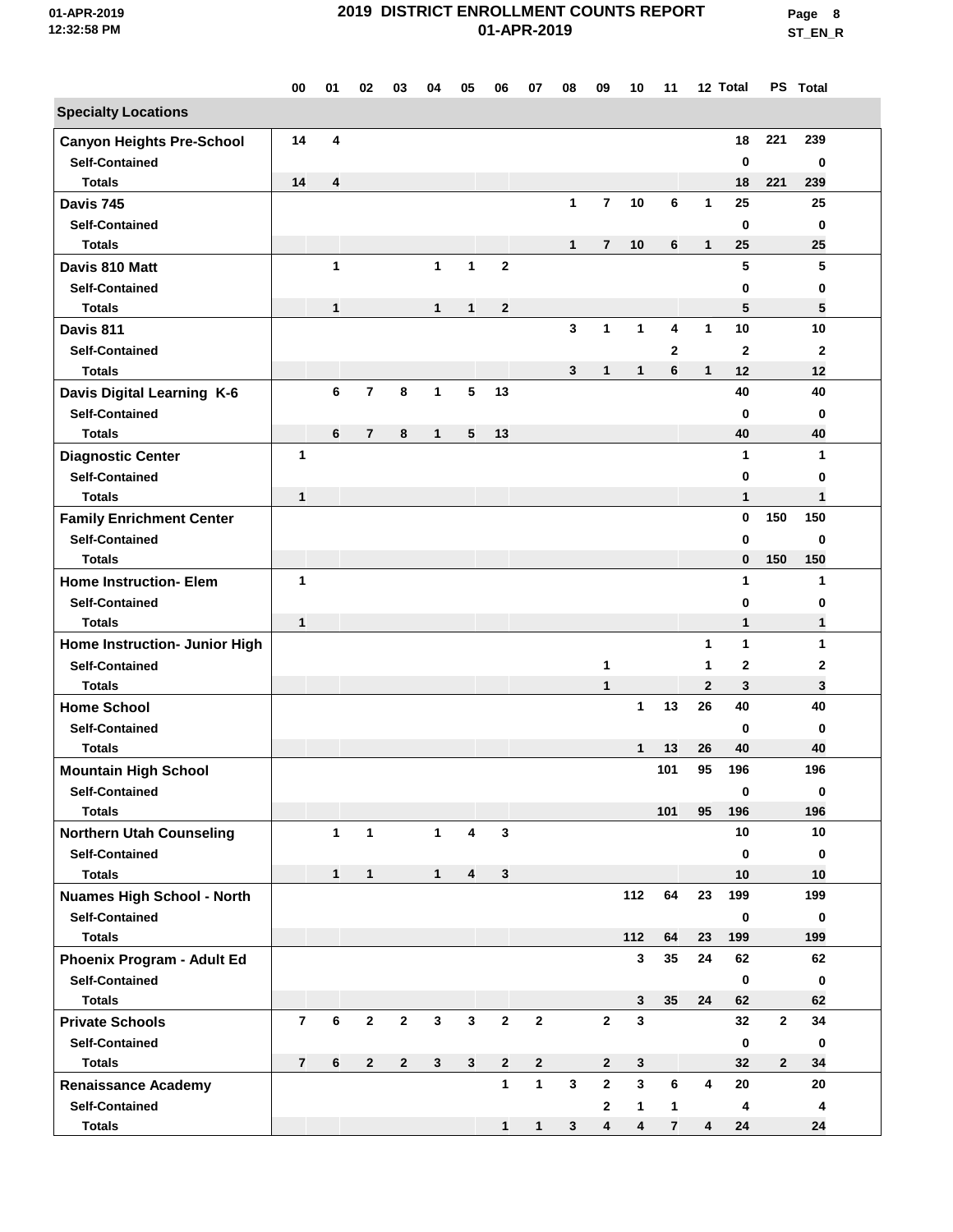**Page 9 ST\_EN\_R**

|                                       | 00 | 01 | 02              | 03 | 04 | 05             | 06 | 07             | 08             | 09             | 10             | 11           |                | 12 Total     | PS  | Total        |
|---------------------------------------|----|----|-----------------|----|----|----------------|----|----------------|----------------|----------------|----------------|--------------|----------------|--------------|-----|--------------|
| <b>Specialty Locations</b>            |    |    |                 |    |    |                |    |                |                |                |                |              |                |              |     |              |
| <b>Renaissance Academy F</b>          |    |    |                 |    |    |                |    |                |                |                | $\mathbf{2}$   | 1            | 3              | 6            |     | 6            |
| <b>Self-Contained</b>                 |    |    |                 |    |    |                |    |                |                |                |                |              |                | 0            |     | 0            |
| <b>Totals</b>                         |    |    |                 |    |    |                |    |                |                |                | $\mathbf{2}$   | $\mathbf 1$  | 3              | 6            |     | 6            |
| <b>Renaissance Academy G</b>          |    |    |                 |    |    | $\overline{2}$ |    | $\overline{7}$ | 10             | 5              | 6              | 10           | $\mathbf{2}$   | 42           |     | 42           |
| <b>Self-Contained</b>                 |    |    |                 |    |    |                |    | 1              |                |                |                |              |                | $\mathbf{2}$ |     | $\mathbf{2}$ |
| <b>Totals</b>                         |    |    |                 |    |    | $\overline{2}$ |    | 8              | 10             | 5              | $\overline{7}$ | 10           | $\overline{2}$ | 44           |     | 44           |
| <b>Renaissance Academy Y</b>          |    |    |                 |    |    |                |    |                |                | $\mathbf{2}$   | 3              | 3            | 6              | 14           |     | 14           |
| <b>Self-Contained</b>                 |    |    |                 |    |    |                |    |                |                |                |                |              |                | 0            |     | 0            |
| <b>Totals</b>                         |    |    |                 |    |    |                |    |                |                | $\mathbf{2}$   | 3              | 3            | 6              | 14           |     | 14           |
| <b>Renaissance Tier</b>               |    |    |                 |    |    |                |    |                | $\mathbf{2}$   | $\overline{2}$ |                | 1            |                | 5            |     | 5            |
| <b>Self-Contained</b>                 |    |    |                 |    |    |                |    |                |                |                |                |              |                |              |     |              |
| <b>Totals</b>                         |    |    |                 |    |    |                |    |                | $\overline{2}$ | $\overline{2}$ | 1              | $\mathbf{1}$ |                | 6            |     | 6            |
| <b>Vista Education Campus</b>         |    |    |                 |    |    |                |    |                |                |                |                |              | 14             | 14           |     | 14           |
| <b>Self-Contained</b>                 |    |    |                 |    |    |                |    |                |                |                |                |              | 189            | 189          |     | 189          |
| <b>Totals</b>                         |    |    |                 |    |    |                |    |                |                |                |                |              | 203            | 203          |     | 203          |
| <b>Specialty Locations Reg Totals</b> | 23 | 18 | 10              | 10 | 6  | 15             | 21 | 10             | 19             | 21             | 144            | 244          | 200            | 741          | 373 | 1114         |
| <b>Specialty Locations SC Totals</b>  |    |    |                 |    |    |                |    |                |                | 3              | 3              | 3            | 190            | 200          |     | 200          |
| <b>Specialty Locations Totals</b>     | 23 | 18 | 10 <sup>1</sup> | 10 | 6  | 15             | 21 | 11             | 19             | 24             | 147            | 247          | 390            | 941          | 373 | 1314         |